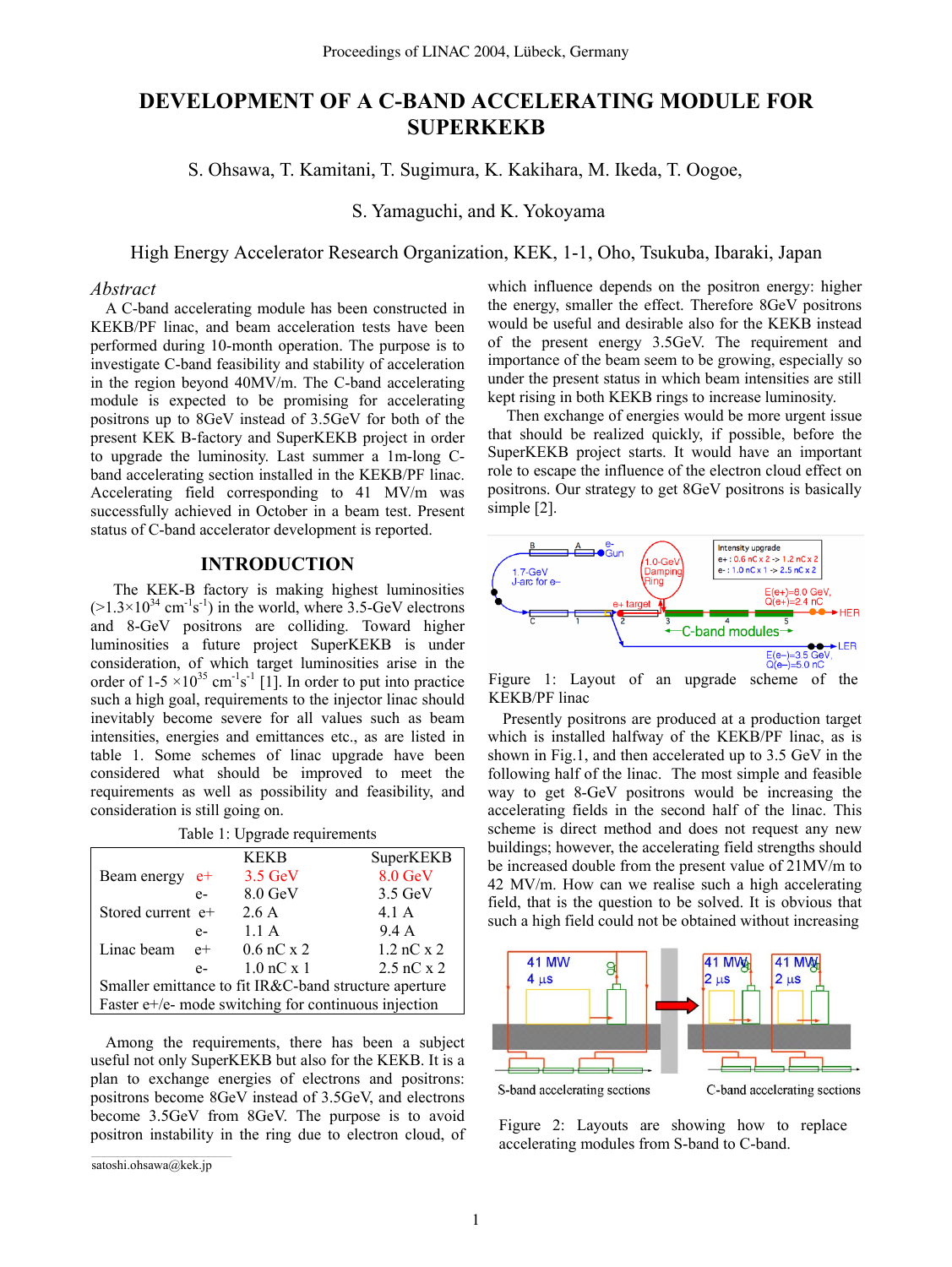the accelerating frequency of S-band. Otherwise RF power of four times higher than the present value 41MW would be necessary. That would be impossible due to lack of powers of electricity and cooling water, and lack of space for the extra klystrons and modulators in the klystron gallery.

The only way we can take seems to be introducing a higher accelerating frequency instead of S-band. From the practical points of view, the frequency was automatically decided on C-band (5712MHz), of which accelerating structures could be expected to give apertures large enough for accelerating positrons with large emittances, at least, at high energy region. Furthermore a C-band klystron has been fortunately already developed, and is commercially available.

In order to achieve the average accelerating field of 42MV/m, it is not enough merely to replace accelerating structures to C-band ones, but also necessary to double the RF powers for each accelerating section This means that one accelerating module with a S-band klystron should be replaced, for instance as is shown in Fig. 2, with two C-band modules, each of which has a C-band klystron.

Outline of our energy upgrade is shown in Table 2: in the second half of the linac after the positron production target, most of the S-band Accelerating modules should be replaced by C-band ones, except for the beginning part following the target, where the positron beam emittance is still so large that the beam size is not small enough for accelerating in the C-band structures.

Table 2: Energy upgrade scheme with C-band accelerating sections

|            | S-band<br>section | C-band<br>section | $e$ + energy<br>gain |
|------------|-------------------|-------------------|----------------------|
| Acc. field | $21$ MV/m         | $42$ MV/m         |                      |
| Present    | $231 \text{ m}$   |                   | 4.8 GeV              |
| upgrade    | 46 m              | 185 m             | $8.0$ GeV            |

## **DEVELOPMENT OF C-BAND MODULE**

We decided in 2002 to start investigation of C-band accelerating structures how would be operational stability and reliability at accelerating fields as high as 42MV/m for both of KEKB and SuperKEKB. We started developing from April 2002 a C-band accelerating module to fine difficulties, if any, as quick as possible.

 Although almost of all elements necessary for the Cband module should had been designed from the beginning except for the klystron, until July 2003 minimum elements, such as those listed in Table 3, had been prepared for making an acceleration test except for an RF pulse compressor [3]. Then after confirming high power performances in the test stand, we installed them in the KEKB/PF linac at the #44 unit where was empty and ready for C-band. The relevant main items that have been developed for C-band are listed in Table 3 with maximum values achieved in high power test operations. Most of the values exceeded successfully specifications.

| E3746<br>Klystron           | $43MW, 2\mu s, 50pps$            |  |
|-----------------------------|----------------------------------|--|
| Compact Modulator (1/3size) | 45kV, 2µs, 50pps                 |  |
| Sub-booster                 | 400W, 2µs, 50pps                 |  |
| RF window                   | 300MW, 2µs, 50pps                |  |
| Accelerating section        | $41MV/m, 0.5\mu s, 50\text{pps}$ |  |
| Dummy load                  | 100MW, 0.5µs, 50pps              |  |
| 3-dB hybrid power divider   | 200MW, 0.5µs, 50pps              |  |
| Wave guide flange           | 200MW, 0.5µs, 50pps              |  |
| Pulse compressor, SKIP      | 200MW, 0.5µs, 50pps              |  |

Table 3: C-band R&D main items and maximum values achieved in test operations.

#### *Accelerating Section*

A first prototype accelerating section of C-band was designed basically as a half size of the present 2-meter long S-band section that is used in the KEKB/PF linac [4]. Therefore it is 1m long with a quasi-constant field gradient. By comparing with S-band values, we could determine with confidence precise sizes of each cavity from a few test cavities

After RF processing of totally 300 hours, which was performed at the test stand with 0.5 µs RF pulses, the acceleration field reached to the level of 41.8 MV/m. Then the C-band accelerating section had been installed in the KEKB/PF linac in September 2003. RF power from a C-band klystron fed into a single 1m-long section during the first 10-month operation without a pulse compressor, which was still under investigation last year, but installed recently August 2004 [5].

After the 10-month operation at 50 pps with 0.5  $\mu$ s RF, we opened and directly observed the couplers and aperture disks August 2004, and found that the inputcoupler iris was discoloured at peripherals and there were many discharge spots especially at the aperture corner of the first disk. This observation is consistent with other measurements such as analyses using the reflection and transmission waves or acoustic sensors. It is obvious that the iris is the main source of discharges. In the second prototype accelerating section, the coupler structure will be changed so that it will have a thicker and wider iris without sharp edges in order to avoid discharge due to RF heating.



Figure 3: The first prototype 1m-long C-band accelerating structure.